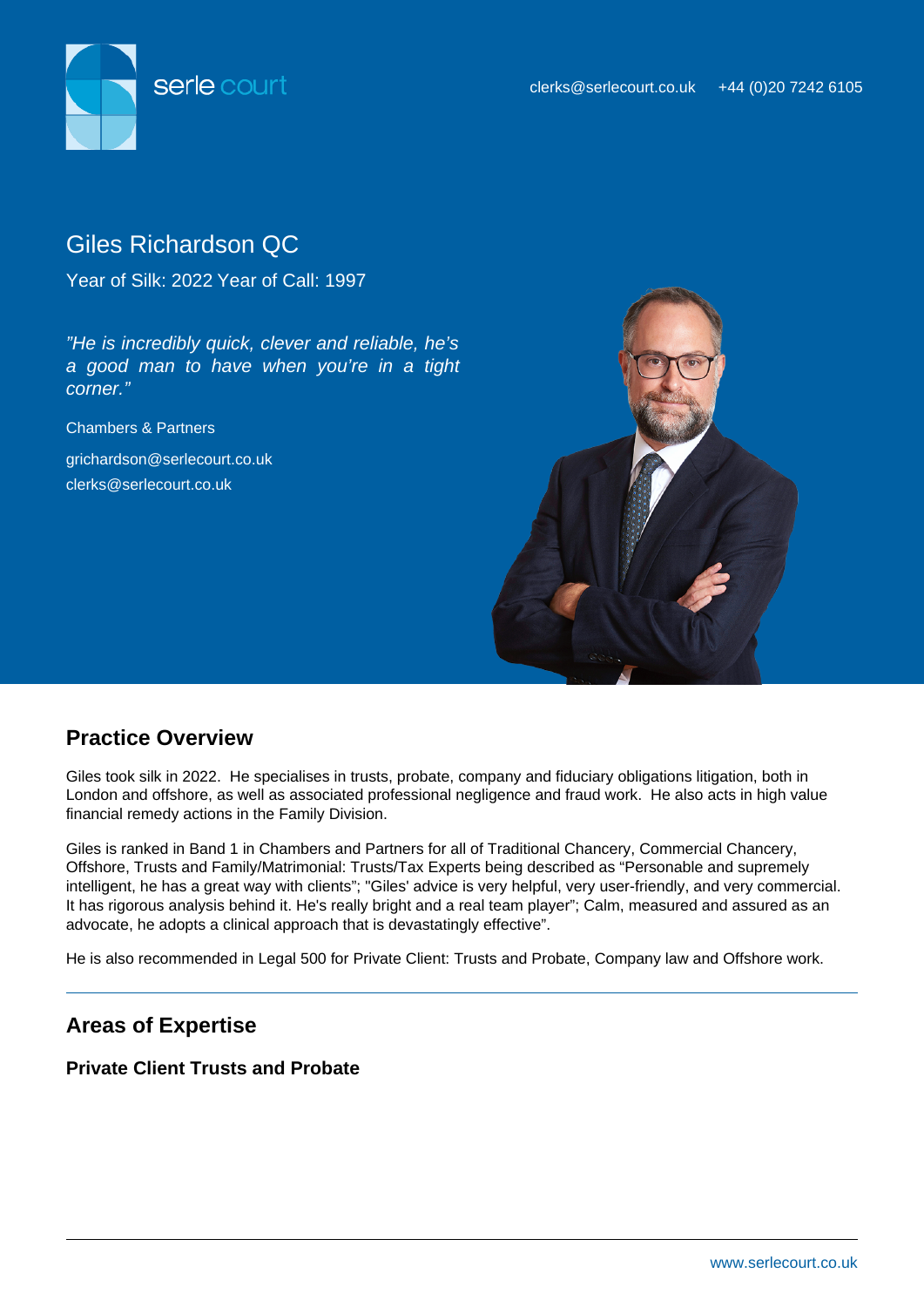Davidson v Seelig [2016] EWHC 549: instructed to advise and act in High Court proceedings, one of the first after the Supreme Court decision in Pitt v Holt / Futter v Futter, to invoke the "Re Hastings-Bass" jurisdiction to set aside defective exercises of power by trustees, in this instance in relation to exercise of powers of appointment in 2003 under complex family trusts first settled in 1967.

High Commissioner for Pakistan v Prince Mukkaram Jah, his exalted Highness the Nizam VIII of Hyderabad: instructed to represent and advise the estate of the 7th Nizam of Hyderabad in relation to a c. £20m bank account deposited in London by the 7th Nizam in 1947 to which Pakistan, India and his grandsons also lay claim, the case concerning alleged informal trust arrangements and successive testamentary dispositions by the 7th Nizam.

DIA v Pugachev: acted for New Zealand trustees of trust structures established to benefit the family of a Russian banker, whose assets were pursued by various Russian entities.

Re EAIC [2014] WTLR57: instructed on behalf of joint adminstrators from KPMG of schemes of arrangement dealing with an insolvent insurance company who were also the trustees of a c.£20m trust fund held for the benefit of its policy holders. The trustees faced a real issue with their ability under the trust instrument to make payments to entitled policy holders in a commercially sensible and efficient manner. A claim was therefore made in the High Court for, effectively, a variation of the trust under s.57 of the Trustee Act 1925 to permit payments to be made, relying on a novel approach to s.57 and dependent on actuarial advice. The claim succeeded.

A Ltd v B and others [2013] JRC075: instructed to advise and provide an Opinion for production before the Royal Court by the Qualified Member of a Jersey foundation in the first (reported) decision on the ambit of appropriate directions obtainable by a council member or foundation. The Court noted ([16]) that his Opinion was a "very clear and helpful opinion from which we have drawn extensively for the purposes of this judgment".

Barclays Wealth Trustees (Jersey) Ltd v Equity Trust (Jersey) Limited: acting in proceedings against the former trustee of unit trusts investing in Eastern European property developments for alleged breaches of trust and significant losses arising therefrom.

Emerald Bay Worldwide Limited v Barclays Wealth (Guernsey Judgment 16/2013): instructed on the trial in Guernsey of a US\$8m by a BVI company held within a Jersey law trust against its Guernsey incorporated former directors for breach of duties of care and skill in relation to the acquisition of a jet airplane, raising a number of significant BVI company law issues, including its regime as to the indemnification of directors.

Walker v Egerton-Vernon and others: instructed on behalf of a personal trustee of the family trust of late Jack Walker (former Blackburn Rovers' chairman) in proceedings commenced against him and other trustees by beneficiaries in Jersey, following Jack Walker's death, involving breach of trust allegations concerning investment in Flybe and distributions to Blackburn Rovers football club.

Pearson v Lehman Brothers Finance SA and others [2010] EWHC 2914 (Ch.): advising and appearing at trial arising from the collapse of Lehman Brothers, acting for principal US Lehman entities in relation to funds held within the Lehman estate in London, in claims giving rise to important issues as to the trust principles applicable to intermediated securities.

## **Company**

Protec International Ltd v Stout: instructed in English proceedings following Guernsey proceedings which determined the shareholdings and directorships of a Guernsey company to claim diverted intellectual property assets against an English company held by former joint venture partners.

F G Hemisphere v Gecamines [2012] UKPC 27: instructed to act in the Privy Council appeal of a Congolese state owned mining company seeking to resist enforcement by a U.S. distressed debt fund of state debts against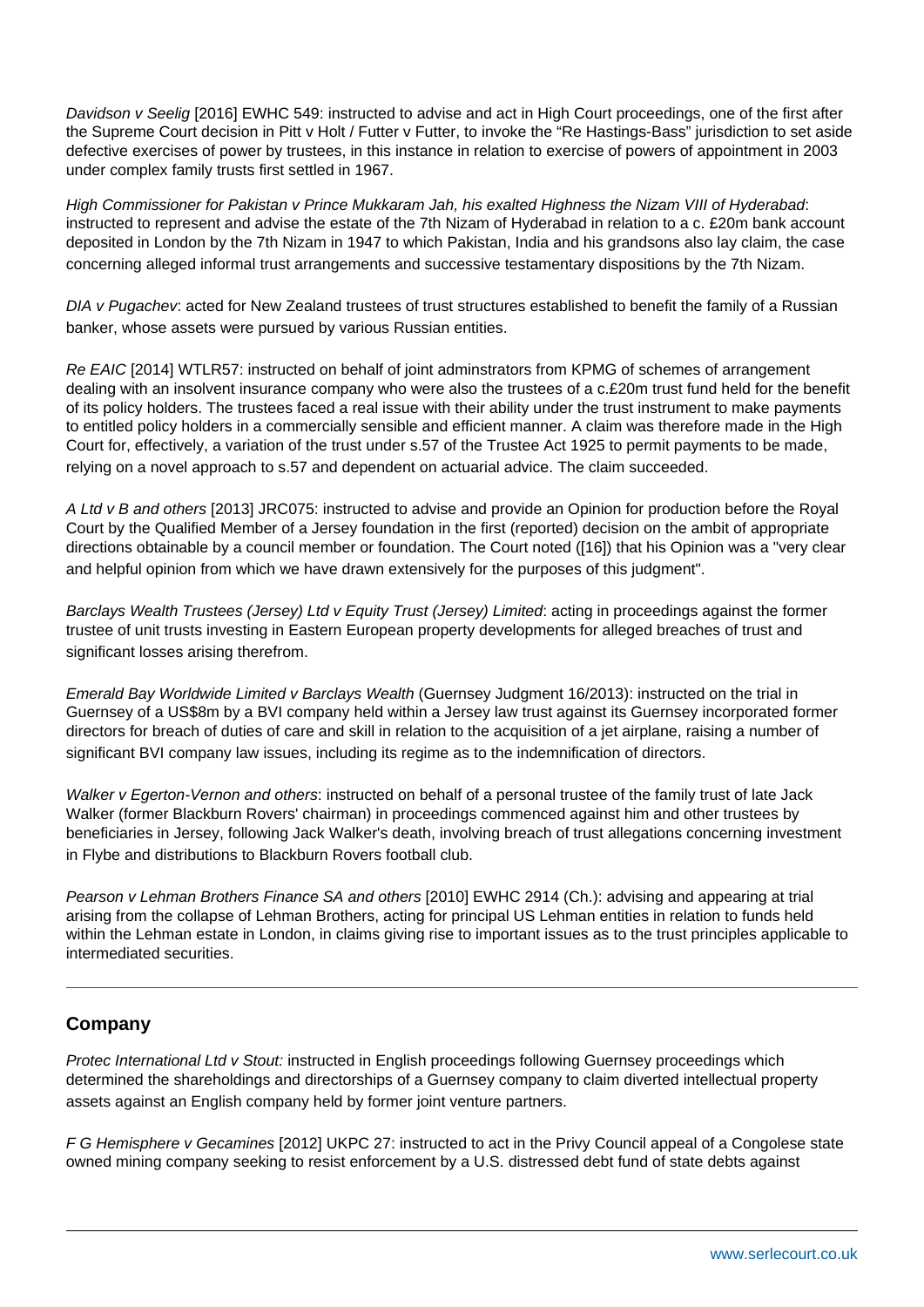c.US\$120m of its assets arising from a Jersey joint venture vehicle.

Raffiesenlandesbank v Maxfold LLP and others: instructed on behalf of the corporate directors of English LLPs and of the foreign directors of those corporate directors in a fraud action brought against them by an Austrian Bank alleging their complicity in that fraud, in which the LLPs were allegedly used as conduits to facilitate the extraction of €1.4m from the bank. The claim raised complex and interesting issues of company law and the effects of incorporation as to the extent to which an (allegedly) defrauded party can proceed directly against the officers of such alleged conduits in a fraud (and indeed against the officers of such officers) rather than having to collapse the structure through liquidations.

Emerald Bay Worldwide Limited v Barclays Wealth (Guernsey Judgment 16/2013) : instructed on the trial on appeal in Guernsey of a US\$8m by a BVI company held within a Jersey law trust against its Guernsey incorporated former directors for breach of duties of care and skill in relation to the acquisition of a jet airplane, raising a number of significant BVI company law issues, including its regime as to the indemnification of directors.

Walker v Egerton-Vernon and others: instructed on behalf of a personal trustee of the family trust of late Jack Walker (former Blackburn Rovers' chairman) in proceedings commenced against him and other trustees by beneficiaries in Jersey, following Jack Walker's death, involving breach of trust allegations concerning investment in Flybe and distributions to Blackburn Rovers football club.

Belgravia Financial Services Group v First Vanguard: instructed on behalf of Hong Kong based directors and investors in a complex international company law dispute involving allegation of fraud and breach of fiduciary duty.

#### **Commercial Litigation**

First Peninsula Trustees Limited v Picard & others: instructed to act for the trustees of B.V.I. settlements which received substantial sums from Madoff feeder funds in relation to claims brought by the principal Madoff office holder in New York and in London.

F G Hemisphere v Gecamines [2012] UKPC 27: instructed to act in the Privy Council appeal of a Congolese state owned mining company seeking to resist enforcement by a U.S. distressed debt fund of state debts against c.US\$120m of its assets arising from a Jersey joint venture vehicle.

Pearson v Lehman Brothers Finance SA and others [2010] EWHC 2914 (Ch.): advising and appearing at trial arising from the collapse of Lehman Brothers, acting for principal US Lehman entities in relation to funds held within the Lehman estate in London, in claims giving rise to important issues as to the trust principles applicable to intermediated securities.

Lexingville Investments Ltd v BNP Paribas Securities Services SA: proceedings against BNP Paribas for alleged breaches of custodianship duties owed to it in dealing with client securities.

## **Civil Fraud**

First Peninsula Trustees Limited v Picard & others: instructed to act for the trustees of B.V.I. settlements which received substantial sums from Madoff feeder funds in relation to claims brought by the principal Madoff office holder in New York and in London.

Raffiesenlandesbank v Maxfold LLP and others: instructed on behalf of the corporate directors of English LLPs and of the foreign directors of those corporate directors in a fraud action brought against them by an Austrian Bank alleging their complicity in that fraud, in which the LLPs were allegedly used as conduits to facilitate the extraction of €1.4m from the bank. The claim raised complex and interesting issues of company law and the effects of incorporation as to the extent to which an (allegedly) defrauded party can proceed directly against the officers of such alleged conduits in a fraud (and indeed against the officers of such officers) rather than having to collapse the structure through liquidations.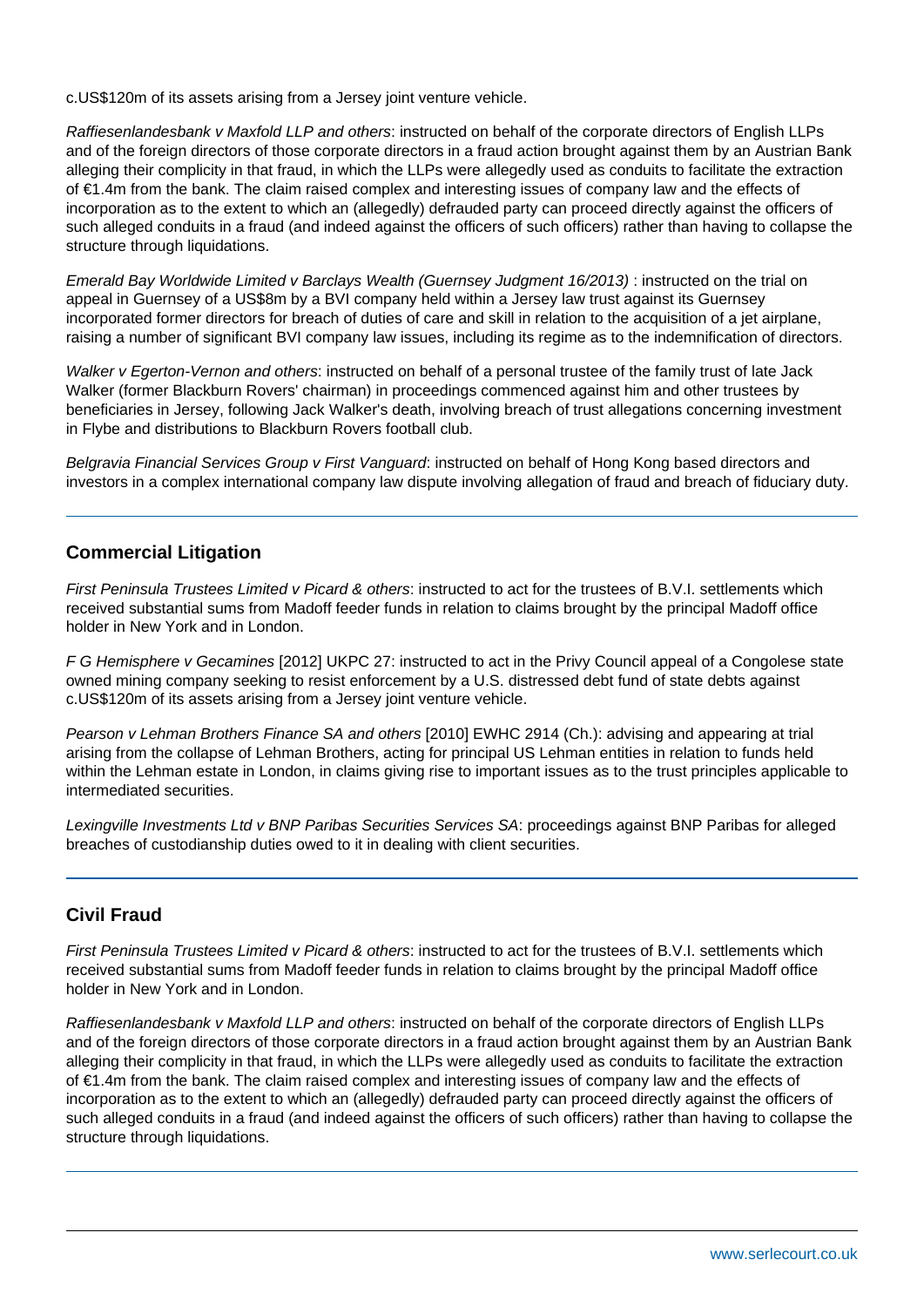**Insolvency**

**Chancery**

**Banking and Financial Services**

**Professional Negligence**

**International and Offshore**

#### **Matrimonial Finance: Trusts and Company law**

#### **Recommendations**

Chancery: Commercial, Chancery: Traditional, Offshore, Trusts, Family and Matriomonial (Chambers & Partners) Dispute Resolution: Commercial Chancery, Offshore, Private Wealth: Trusts (Chambers Global, 2022) Chancery: Traditional (Chambers High Net Worth, 2017-2021) Private Client: Trusts and Probate, Offshore, Company and Partnership (The Legal 500) Private Client (Who's Who Legal: UK Bar, 2019 & 2022)

#### **Quotes**

"Personable and supremely intelligent. he has a great way with clients and his written advice is considered and reasoned." "Giles' advice is very helpful, very user-friendly, and very commercial. It has rigorous analysis behind it. He's really bright and a real team player." (Chambers & Partners, 2022)

"He is plainly exceptionally bright and extraordinarily able." (Chambers & Partners, 2022)

"He doesn't beat around the bush, and his answers are always spot on. He gets to the meat of the case within seconds and he acts quickly." "Giles is incredibly knowledgeable and experienced in offshore contentious trust work, with none of the stuffiness." (Chambers & Partners, 2022)

"His technical understanding of trusts is second to none. If you are in a difficult complex dispute he's the man you want as he's good on the strategy." (Chambers & Partners, 2022)

 "Has an innate ability to explain difficult technical points in a user-friendly way." "He is incredibly knowledgeable and experienced in handling contentious offshore trust work." "Calm, measured and assured as an advocate, he adopts a clinical approach that is devastatingly effective." (Chambers & Partners, 2022)

"Is incredibly knowledgeable and experienced in the field of contentious trust and private client work, which he combines to great effect with charm, hard work and approachability." (The Legal 500, 2022)

"Giles provides sharp. timely and fearless advice, whilst being extremely user friendly." (The Legal 500, 2022)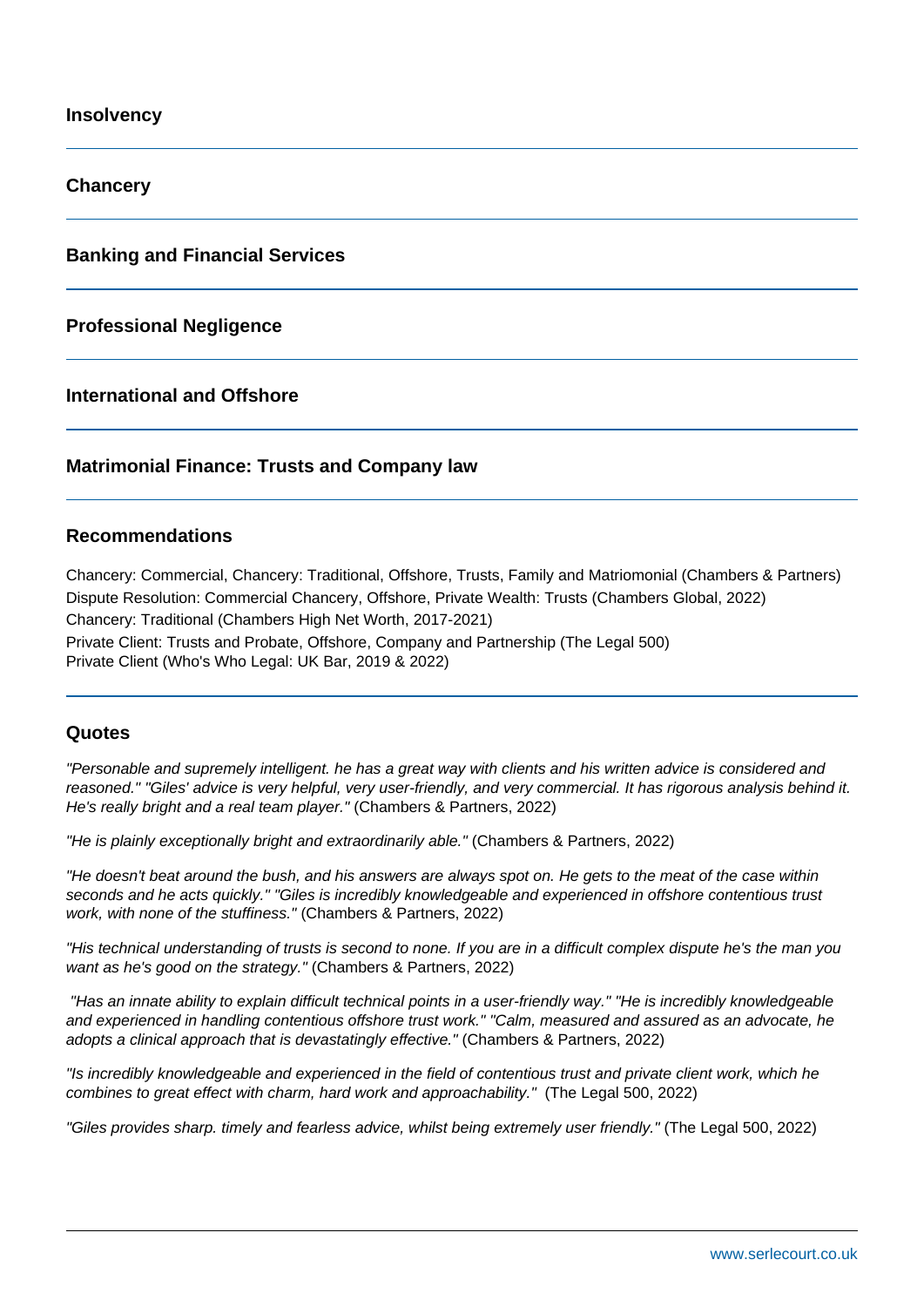"Personable, professional and a joy to deal with." (The Legal 500, 2022)

"Outstanding" he has "excellent judgement on how the court will deal with issues, and is a fearless advocate." "His goal is to find the solution together and he is fantastic at guiding both clients and instructing solicitors towards a strategy everyone is on board with." (Chambers High Net Worth 2021)

"An outstanding barrister, easy to work with, solid and technically very gifted." "His pragmatic advice is world class." "He provides quick and thorough advice and inspires confidence with clients." (Chambers Global, 2021)

"He's just brilliant - exceptionally clever, hard-working and responsive." "He's very user-friendly and is a measured advocate." (Chambers Global, 2021)

"Clever and a delight to work with, he can more than hold his own against the more established silks in the area." "For offshore trusts work, he's truly a top choice - unflappable, very very responsive, and someone for whom nothing is too much trouble." (Chambers Global, 2021)

"Clever and a delight to work with, he can more than hold his own against the more established silks in the area." "For offshore trusts work, he's truly a top choice - unflappable, very very responsive, and someone for whom nothing is too much trouble." (Chambers & Partners, 2021)

"Bridges the gap between matrimonial and complex trust issues. He is approachable, gets stuck in, works well in a team and has a detailed, technical knowledge of trusts law." "Brilliant with clients, witty and extremely hardworking, he is able to explain complicated trust issues in a clear and understandable way." (Chambers & Partners, 2021)

"An outstanding barrister, easy to work with, solid and technically very gifted." "His pragmatic advice is world class." "He provides quick and thorough advice and inspires confidence with clients." (Chambers & Partners, 2021)

"Has a very good sense of humour, and is utterly unflappable. He's incredibly diligent and bright, and is always on top of the most recent law." (Chambers & Partners, 2021)

"He's just brilliant - exceptionally clever, hard-working and responsive." "He's very user-friendly and is a measured advocate." (Chambers & Partners, 2021)

"Quick and incisive, good with clients and fun to work with." (The Legal 500, 2021)

"He is so clever and his tactics are fantastic. He is exceptionally knowledgeable in all aspects of trusts and estates disputes particularly in the matrimonial context." (The Legal 500, 2021)

"He balances different jurisdictions with aplomb and is particularly skilled at distilling complex advice into digestible form." (The Legal 500, 2021)

He is frequently trusted with complex multi-jurisdictional matters, and is also noted for his experience in matrimonial finance. "He's fantastic. What he's really conspicuously good at is identifying a story you can tell a judge or to the other side; he spots weak points which he shapes into a narrative. He is tremendously effective at working out what will be effective,"comments one market insider. Another comments that he "always stays calm, and communicates brilliantly with clients." (Chambers High Net Worth, 2019)

"A very able advocate and clearly someone who has an excellent grasp of detail. Giles gets right to the bottom of the complex cases and is extremely capable." "He is very diligent and can just plough through the detail in a very effective way." (Chambers & Partners, 2019)

"Technically very strong, he is also very responsive and the sort of barrister you definitely want as part of your team. He is very good in high pressured situations and understands the pressure of modern ligation." "Particularly commercial and strategic in his thinking, he has good tactical nous and can see the big picture." (Chambers & Partners, 2019)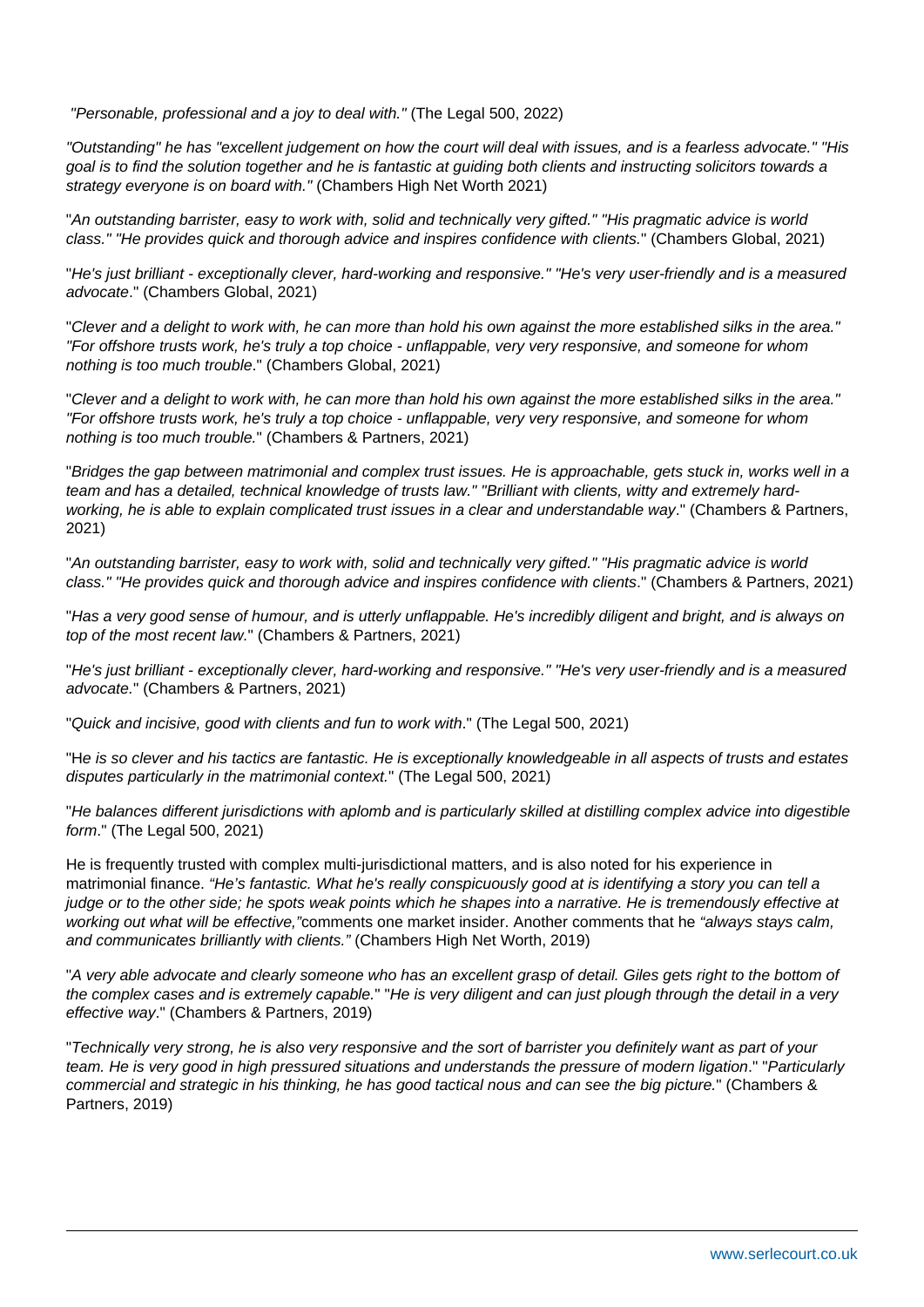"Provides all-round excellent advice delivered with charm, confidence and clarity." "He's an exceptional talent who gives comprehensible commercial advice." (Chambers & Partners, 2019)

"He is incredibly quick, clever and reliable, he's a good man to have when you're in a tight corner." (Chambers & Partners, 2019)

"Giles is incredibly detailed, commercial and strategic in his thinking. He has good tactical nous and can really see the big picture." (Chambers & Partners, 2019)

"Super smart and highly commercial." (The Legal 500, 2019)

"He handles high-profile work concerning British Overseas Territories and Crown Dependancies." (The Legal 500, 2019)

"Incredibly user-friendly and hardworking." (The Legal 500, 2019)

"He is incredibly dedicated and not only is he very good at what he does, there is also a very easy working relationship with him which makes dealing with tricky offshore litigation much easier." (Chambers High Net Worth 2018)

"He is incredibly bright, responsive and commercial" (Chambers & Partners 2018)

"Has the ability to master a vast range of documents in a very short space of time and come up with some very effective arguments to strengthen claims." (Chambers & Partners 2018)

"A fantastic person to work with; his commerciality and tactical awareness are as strong as his exceptional intellect" (The Legal 500 2017)

"A fantastic person to work with; his commerciality and tactical awareness are as strong as his exceptional intellect" (The Legal 500 2017)

"Giles is technically excellent and superb on the detail, he is commercial and incisive, delivering clear and considered advice. He is also very user friendly and highly responsive" - (Citywealth Leaders List 2017)

"He has the ability to master a vast range of documents in a very short space of time and come up with some very effective arguments to strengthen our claim," states one source, while another lawyer notes: "He is very bright and very articulate; he is fast gaining some excellent experience." Another solicitor reveals that "he is particularly good at tricky litigation and the market rates him very highly." (Chambers High Net Worth 2017)

"Very clever, really great to deal with. He is commercial. We had a difficult meeting involving several silks and he brought everyone back on point. He is doing the bulk of the work", "He is just very good. His advice is clear. He is personable and good in a team. He is very commercially minded, and very clever." (Chambers High Net Worth 2016)

"He is incredibly user-friendly and hard-working." "He has excellent knowledge of the law and is good tactically. Clients love him." (Chambers Global 2015)

"He is very commercial and able to convert the esoteric into the everyday. You always feel like he has got it bang on right." (Chambers Global 2015)

#### **Publications**

Minority Shareholders - Law, Practice and Procedure (OUP 5th ed., 2015), co-author

#### **Other**